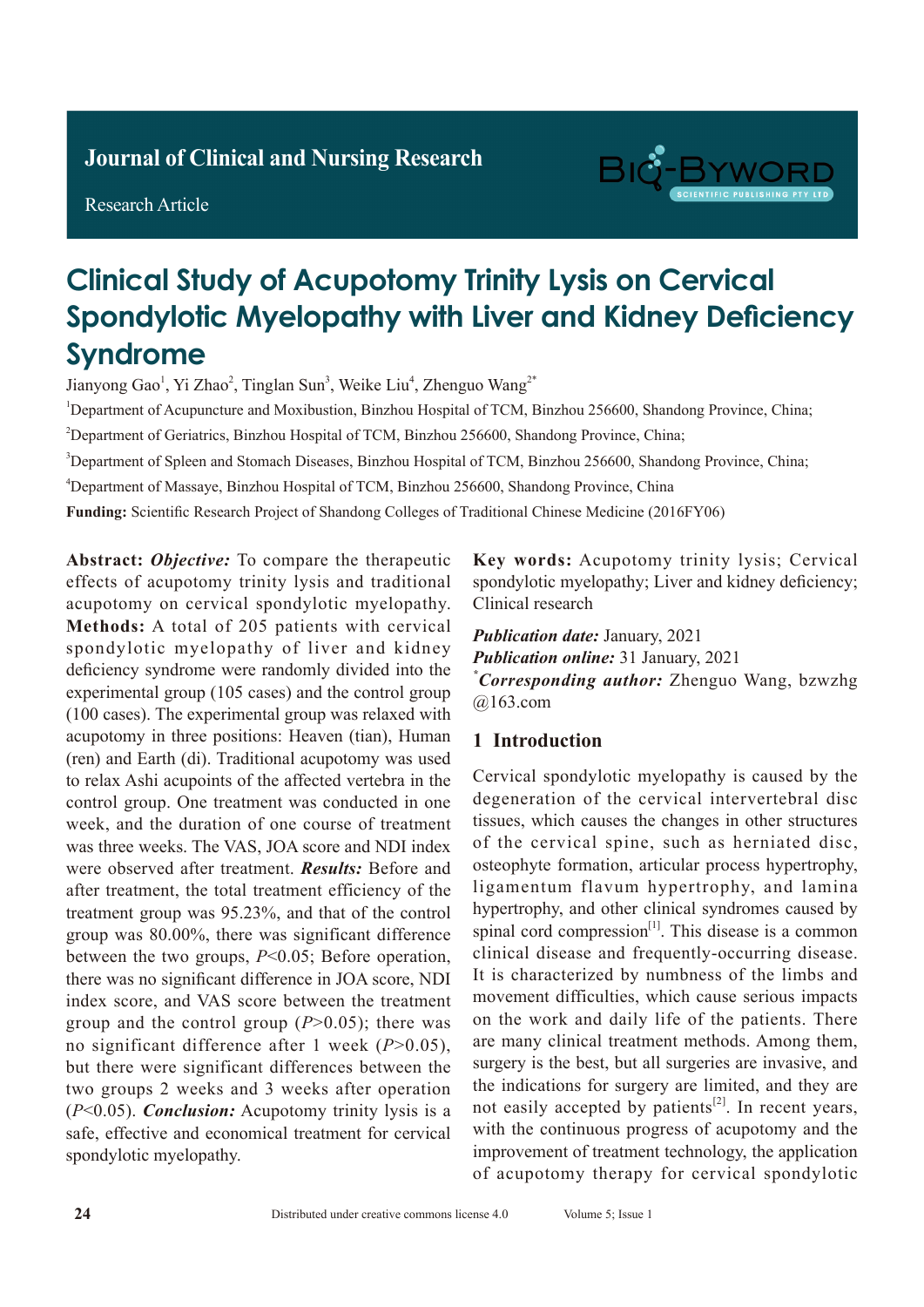myelopathy has been increasingly recognized by the majority of patients<sup>[3]</sup>. Traditional acupotomy treatment is mainly based on pressing tender points $[4]$ , and there are frequent shortcomings of ineffectiveness after acupotomy treatment, or high efficiency but low cure rate<sup>[5]</sup>. In this study, the acupotomy Trinity lysis therapy for treating cervical spondylotic myelopathy was created based on Professor Liu Fangming $[6]$ 's principle of acupotomy lysis of cervical acupoints for the treatment for vertebral artery type cervical spondylosis, that is, to destroy the pathological framework of cervical spondylosis and restore the mechanical balance of the neck<sup>[5]</sup> by releasing the scars, contractures and adhesions of the soft tissues around specific acupoints on the whole spinal zone with acupotomy, which will gradually fill the fibrous annular fissure with granulation and fibrous tissue, and adjust the internal balance of the intervertebral disc, so as to reduce the compression of the cervical spinal cord, improve the blood supply to the spinal cord, and achieve the purpose of reducing clinical symptoms. This treatment scheme is suitable for the early and middle stages of cervical spondylotic myelopathy, and good clinical effects have also been achieved even in several patients who were preparing for surgery or suffer from postoperative recurrence, therefore it is worthy of clinical application.

# **1 Clinical Data**

#### **1.1 General Data**

Cases in this study were selected from the inpatients at the Department of Acupuncture and Moxibustion of Binzhou Traditional Chinese Medicine Hospital from February 2016 to December 2019, where 205 patients with liver and kidney deficiency syndrome type cervical spondylotic myelopathy who met the inclusion criteria were admitted. The patients received acupotomy trinity lysis (experimental group, *n*=105) and traditional lysis of Ashi acupoints on the affected vertebrae (control group, *n*=100) respectively, of which there were 65 males and 40 females in the experimental group, aged 45-74 years old, on average (56.38±4.62) years old; control group consisted of 50 males and 50 females, aged 47-75 years old, on average  $(55.61\pm4.39)$  years old, there is no significant difference in the general data between the two groups  $(P>0.05)$ .

#### **1.2 Diagnostic Criteria**

According to the "Criteria of Diagnosis and Therapeutic Effect of Diseases in Traditional Chinese Medicine"<sup>[7]</sup>, there were typical clinical manifestations of cervical spondylotic myelopathy, as well as cases matching imaging examinations. Cervical spondylosis can be divided according to the syndromes: (1) wind-cold dampness; (2) stagnation of qi and blood stasis; (3) phlegm dampness blocking the collaterals (4) liver and kidney deficiency; (5) deficiency of qi and blood. This study mainly included patients with liver and kidney deficiency syndrome: clinical manifestations such as dizziness, headache, tinnitus and deafness, insomnia, numbness of the limbs, red eyes, red tongue and reduced salivation, and stringy narrow (xianxi) pulse, etc.

#### **1.3 Inclusion Criteria**

(1) Meet the above diagnostic criteria for cervical spondylotic myelopathy and the syndromatic diagnostic criteria for liver and kidney deficiency type cervical spondylosis.

(2) Age from 45 to 75 years old, regardless of gender.

(3) Participate voluntarily, obey the doctor's arrangement, and cooperate with treatment and follow-up.

(4) Patients' informed consent.

#### **1.4 Exclusion Criteria**

(1) Those who do not meet the above diagnostic criteria and inclusion criteria.

(2) Patients with cervical spine fractures, trauma, tuberculosis, other types of cervical spondylosis and shoulder tumors.

(3) Those whose symptoms were caused by medical diseases such as cerebrovascular disease.

(4) Patients with coagulation disorders such as anemia, thrombocytopenic purpura, hemophilia, etc.

(5) Pregnant or lactating women;

(6) Patients with severe primary diseases of endocrine, heart, liver and kidney, mental disorders and tumors etc.

# **2 Treatment Methods**

#### **2.1 Treatment Method of the Experimental Group**

(1) Acupoint selection: refer to the seventh edition textbook of TCM Acupuncture and Moxibustion for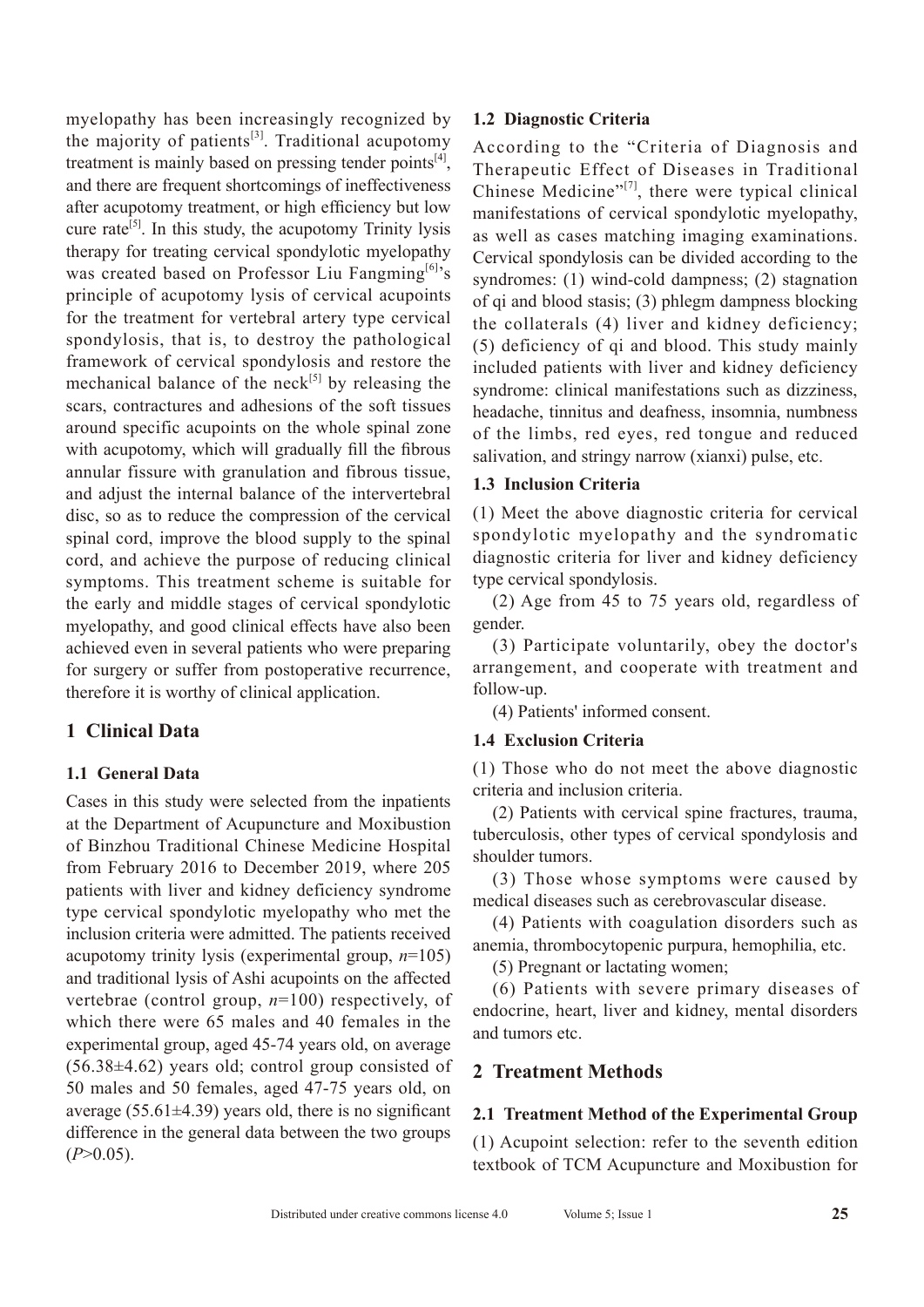positioning: Heaven position (tianwei) – Naokong and Naohu acupoints; Human position (renwei) - Dazhui, Quyuan, and Tianzong acupoints; Earth position (diwei) - Ganshu, Shenshu, and the Ashi acupoints of the third lumbar vertebrae (Zhi Shi acupoints).

(2) Operation: In the sterile treatment room, the patient lies prone on the treatment bed, determine the acupoints and label, then routinely disinfects with 0.75% iodophor sterile cotton ball, and cover the body with sterile small-hole towel. Subcutaneous injection of 0.5ml of 1% lidocaine for local anesthesia, holding a type Ⅰ needle-knife, with the knife edge line parallel to the direction of the muscle, according to the four-step needle insertion acupotomy method, fully relax layer by layer, which can dredge the meridians and regulate the internal organs. During the treatment process, there will be local soreness, numbness, swelling, and electrified sensation, etc., and the treatment effect is better with radiating sensation at meridians on the lesions. The needleknife was withdrawn, the puncture hole was pressed for 1 minute, and then covered with band-aid. After the operation, the patient was instructed to lie down for 40 minutes without touching water for 72 hours.

#### **2.2 Treatment Method of the Control Group**

(1) Acupoint Selection: Ashi acupoints, tender points beside the spinous process of the affected vertebrae.

(2) Operation: In the aseptic treatment room, the patient adopts the prone position, and the acupoints were labelled and sterilized. According to the fourstep method, determine the acupoints and direction, then press and insert the needles. The needle-knife was withdrawn when the articular capsules of the affected vertebrae loosen; the remaining part of the operating procedure is the same as that of the experimental group.

Both groups were treated once a week, with 3 weeks as one course of treatment, and the curative effect was evaluated after one course of treatment had been completed.

#### **2.3 Criteria of Treatment Efficiency Judgment**

Refer to the "Criteria of Diagnosis and Treatment Efficiency for Diseases and Syndromes in Traditional Chinese Medicine" issued by the State Administration of Traditional Chinese Medicine in 1994<sup>[8]</sup>. Judgment of clinical efficiency: based on the improvement rate of symptoms. Cured: improvement rate ≥90%; markedly effective: improvement rate  $\geq 75\%$ , <90%; effective: improvement rate  $\geq$ 30%, <75%; ineffective: improvement rate <30%.

The "Visual Analog Scoring Method" uses the VAS card produced by the Pain Medicine Society of the Chinese Medical Association. The higher the score, the greater the pain intensity.

Improvement of Neck Disability: The Neck Disability Index (NDI) questionnaire was used to evaluate the improvement of neck disability before and after acupotomy treatment. The lower the score, the better the improvement of neck disability.

#### **2.4 Statistical Processing**

The SPSS20.0 statistical software was used for data statistical analysis. Measurement data are expressed as mean  $\pm$  standard deviation  $(x \pm s)$ . Quantitative data were compared by variance analysis, chisquare test should be used for inter-group count data comparison, and rank-sum test was used for ranked data comparison. *P*<0.05 is considered statistically significant, *P*<0.01 is considered prominently statistically significant.

# **3 Results**

# **3.1 Comparison of Clinical Treatment Efficiency**

The clinical treatment efficiencies of the two groups were compared. After treatment, the treatment efficiency of the experimental group was 95.23%, which is higher than 80.00% of the control group (*P*<0.05), see Table 1.

**Table 1.** Comparison of Clinical Treatment Efficiency between the Two Groups (*n*, %)

| __           |     |       |                           |                   |             |                         |
|--------------|-----|-------|---------------------------|-------------------|-------------|-------------------------|
| Grour        |     | \ured | <b>Markedly Effective</b> | $\Gamma$ ffective | Ineffective | <b>Total Efficiency</b> |
| Experimental | 105 |       | O.                        | 30                |             | $5.23\%$                |
| ∠ontrol      | 100 |       | 60                        | . .               | ∠∪          | $0.00\%$<br>80          |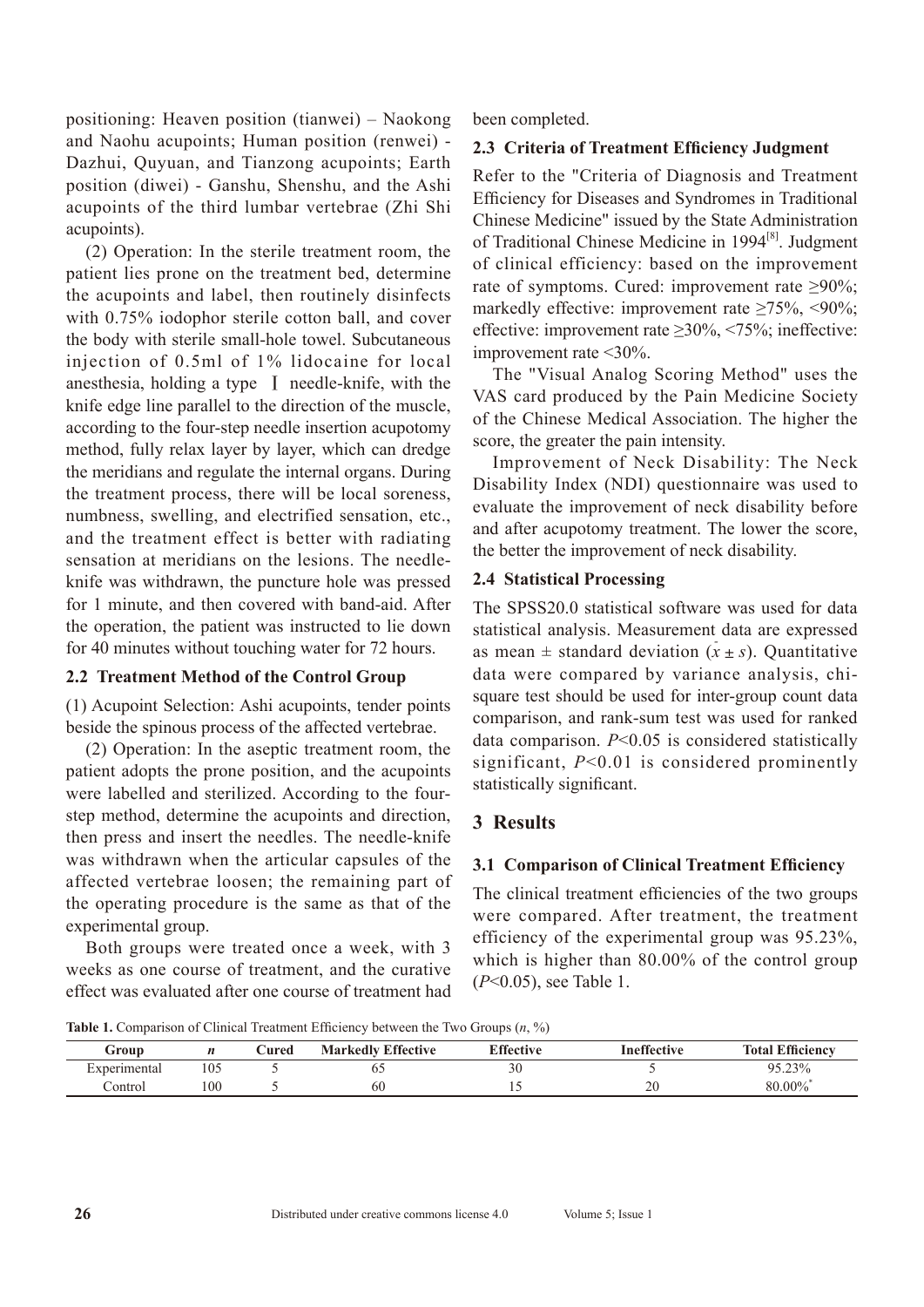#### **3.2 Comparison of VAS Scores between the Two Groups of Patients**

| Group        |     | <b>Before Surgery</b> | 1 Week after Surgery | 2 Weeks after Surgery | 3 Weeks after Surgery |
|--------------|-----|-----------------------|----------------------|-----------------------|-----------------------|
| Experimental | 105 | 5.90±1.52             | $4.32 \pm 2.28$      | $2.72 \pm 1.44$       | $1.73 \pm 1.22$       |
| Control      | 100 | $6.03 \pm 1.60$       | $4.68\pm2.54$        | $3.78 \pm 1.81$       | $2.10 \pm 1.52$       |

**Table 2.** Comparison of VAS Scores between the Two Groups  $(n, \bar{x} \pm s)$ 

In comparison between groups, the comparison of VAS scores between the two groups before surgery was not statistically significant. One week after operation, the VAS scores of the two groups were significantly reduced. The experimental group was slightly better than the control group. The difference between the groups was not statistically significant, *P*>0.05; 2 weeks after the operation, the VAS scores of the two groups were significantly reduced. The experimental group was better than the control

group, and the inter-group comparison is statistically significant, *P*<0.05; 3 weeks after the operation, the experimental group was significantly better than the control group, and the comparison between the groups is statistically significant, *P*<0.01. Comparing different time points, the two groups were markedly statistically significant before and after operation, *P*<0.01.

#### **3.2 Comparison of JOA Scores between the Two Groups of Patients**

**Table 3.** Comparison of JOA Neurological Function Scores between the Two Groups  $(n, \bar{x} \pm s)$ 

| Group        |     | <b>Before Surgery</b> | 1 Week after Surgery | 2 Weeks after Surgery | 3 Weeks after Surgery |
|--------------|-----|-----------------------|----------------------|-----------------------|-----------------------|
| Experimental | 105 | $9.35 \pm 1.27$       | 12.62±1.46           | $13.52 \pm 2.34$      | 14.16±3.15            |
| Control      | 100 | $9.40 \pm 1.30$       | 11.98±1.70           | $12.48 \pm 5.12$      | $12.79 \pm 3.58$      |

In comparison between groups, the comparison of JOA neurological function scores between the two groups before operation was not statistically significant. After 1 week, the JOA scores of the two groups improved, the experimental group was slightly better than the control group, the difference between the groups was not statistically significant, *P*>0.05; 2 weeks after the operation, the JOA scores of the two groups improved significantly, the test group Better than the control group, the inter-group comparison is not statistically significant, *P*>0.05; 3 weeks after the operation, the test group is better than the control group, and the comparison between the groups is statistically significant, *P*<0.05. Comparing different time points, the two groups were markedly statistically significant before and after operation, *P*<0.01.

#### **3.3 Comparison of NDI Scores between the Two Groups of Patients**

**Table 4.** Comparison of NDI Scores between the Two Groups  $(n, \bar{x} \pm s)$ 

| Group        |     | <b>Before Surgery</b> | 1 Week after Surgery | 2 Weeks after Surgery | 3 Weeks after Surgery |
|--------------|-----|-----------------------|----------------------|-----------------------|-----------------------|
| Experimental |     | $39.65 \pm 9.50$      | 17.62±4.28           | $15.52\pm3.34$        | $12.16 \pm 3.05$      |
| Control      | 100 | $39.70\pm9.37$        | 18.98±5.34           | 17.48±3.97            | $14.32\pm4.25$        |

In comparison between groups, the NDI scores of the two groups of patients before operation were not statistically significant. One week after operation, the NDI scores of the two groups were improved, with the experimental group slightly better than the control group, the difference between the groups was not statistically significant, *P*>0.05; 2 weeks after the operation, the NDI scores of the two groups improved significantly, with the experimental group being better than the control group, the inter-group difference in comparison was not statistically significant, *P*>0.05; 3

weeks after the operation, the experimental group was better than the control group, the comparison between groups was not statistically significant, *P*>0.05. For comparisons between different time points, the two groups were markedly statistically significant before and after operation, *P*<0.01.

# **4 Discussions**

Cervical spondylotic myelopathy accounts for 10% to 15% of cervical spondylosis. As the degenerative structure of the cervical spine compresses the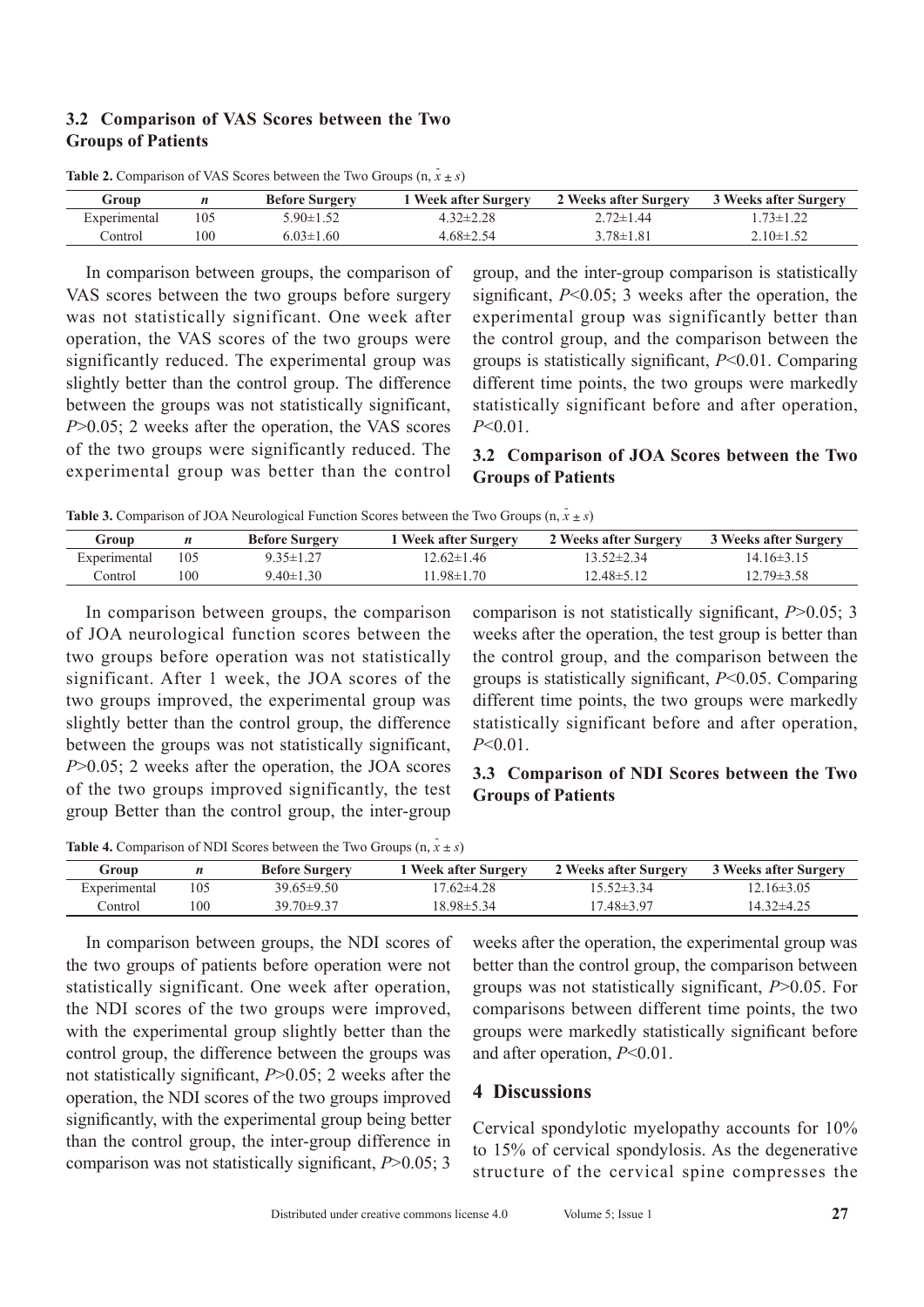spinal cord, it is the most severe type of cervical spondylosis $[9]$ . The symptoms are severe and the disability rate is high. It is unanimously agreed that cervical spondylotic myelopathy should be treated with surgery as soon as possible to avoid irreversible damage to the spinal cord and nerve tissues, but at the same time, it is also proposed that the surgical indications should be strictly controlled, and surgery should be performed under the premise that conservative treatment is ineffective<sup>[10]</sup>. There are many methods to treat cervical spondylotic myelopathy in traditional Chinese medicine, including internal treatment and external treatment. Practice and scientific research have proved that the curative effect of traditional Chinese medicine in the treatment of cervical spondylotic myelopathy is definitive, low cost, low risk, and easily accepted by patients. However, a standardized clinical treatment mode has not yet been established, which has greatly affected the development and innovation of traditional Chinese medicine treatment of cervical spondylotic myelopathy. Cervical spondylotic myelopathy is equivalent to the category of "arthralgia" and "flaccid paralysis" in traditional Chinese medicine. Its lesion is at the cervical spinal cord, which is attributed to neck injuries from overworking, plus externally infected pathogens, internal injuries in liver and kidney, bone marrow drying up and imbalance of blood and qi at the neck<sup>[11]</sup>. Chinese medicine treatment mainly focuses on tonifying liver and kidney, and nourishing tendons and bones. Currently, traditional conservative treatment methods such as acupuncture, massage, traction, and physiotherapy are not effective $[12]$ . In recent years, with the development of acupotomy, acupotomy lysis has achieved good clinical effects in the treatment of cervical spondylotic myelopathy, that is, acupotomy lysis is performed on the upper and lower interspinous ligaments and the posterior joint capsules on both sides of the affected vertebrae. That is, by relaxing the local Ashi acupoints of the affected vertebrae, the internal and external balance of the cervical spine can be restored, the pressure on the cervical spinal cord can be relieved, the blood supply can be improved, and the clinical symptoms can be reduced. Since the treatment directly acts on the cervical spine and is carried out under blindsight, there are certain risks and difficulties in the treatment, which limits the clinical application and promotion of this technique.

The treatment of cervical spondylotic myelopathy with acupotomy trinity lysis is based on the characteristics and anatomy of the acupoints. The acupotomy is performed locally and as a whole, that is, the local area is mainly based on the cervical acupoints $^{[13]}$ , and the distal end takes the spine as the center, where the Du Channel and Bladder Meridian acupoints were selected for treatment. Take Heaven positions (tianwei) - Naokong acupoints and Naohu acupoints; Human positions (renwei) - Dazhui acupoints, Quyuan acupoints, and Tianzong acupoints; Earth positions (diwei) - Ganshu, Shenshu, and Ashi acupoints of the third lumbar vertebra (Zhishi acupoints) as insertion points, penetrate deep into the bone surface for longitudinal dredging and peeling, and use 3-5 needle-knives for each acupoint to adjust the body's internal organs and meridians holistically, that is, "Trinity Lysis". The Naokong acupoint is the junction acupoint of Foot Shaoyang Meridian and Yangwei Meridian, which can relieve the gallbladder meridian, promote the clearing and ascension of yang, and smoothen the qi circulation. It is located at the upper attachment point of the atlantooccipital fascia. Naohu is the junction acupoint of the Du Channel and the Foot Taiyang Meridian, located in between the left and right occipital muscles. The subfascia is a branch of the greater occipital nerve, which can improve cervical spine flexion and head rotation. Tianzong is the meridian acupoint of Hand Taiyang meridian, which can relieve shoulder and back pain, numbness and radiating pain of upper limbs. Quyuan is the meridian acupoint of the Hand Taiyang Meridian. It is located at the attachment points of the trapezius muscle, rhomboid muscle and levator scapula. It can treat neck and shoulder discomfort. Dazhui acupoint is the junction acupoint of the Liuyang Meridians of the hands and feet and the Du Channel, located under the spinous process of the seventh cervical vertebra, which is linked to the Du Channel and can relieve neck pain and upper limb numbness and pain. The releasing of the acupoints at Heaven positions and Human positions plays a direct role in reducing compression of the spinal cord. Ganshu and Shenshu are acupoints of the bladder meridian, which can nourish the liver and kidney, relax the tendons and activate collaterals, improve the symptoms of patients' lower limbs and increase the long-term curative effects. The skin below Shenshu acupoint is thicker and the subcutaneous tissue is